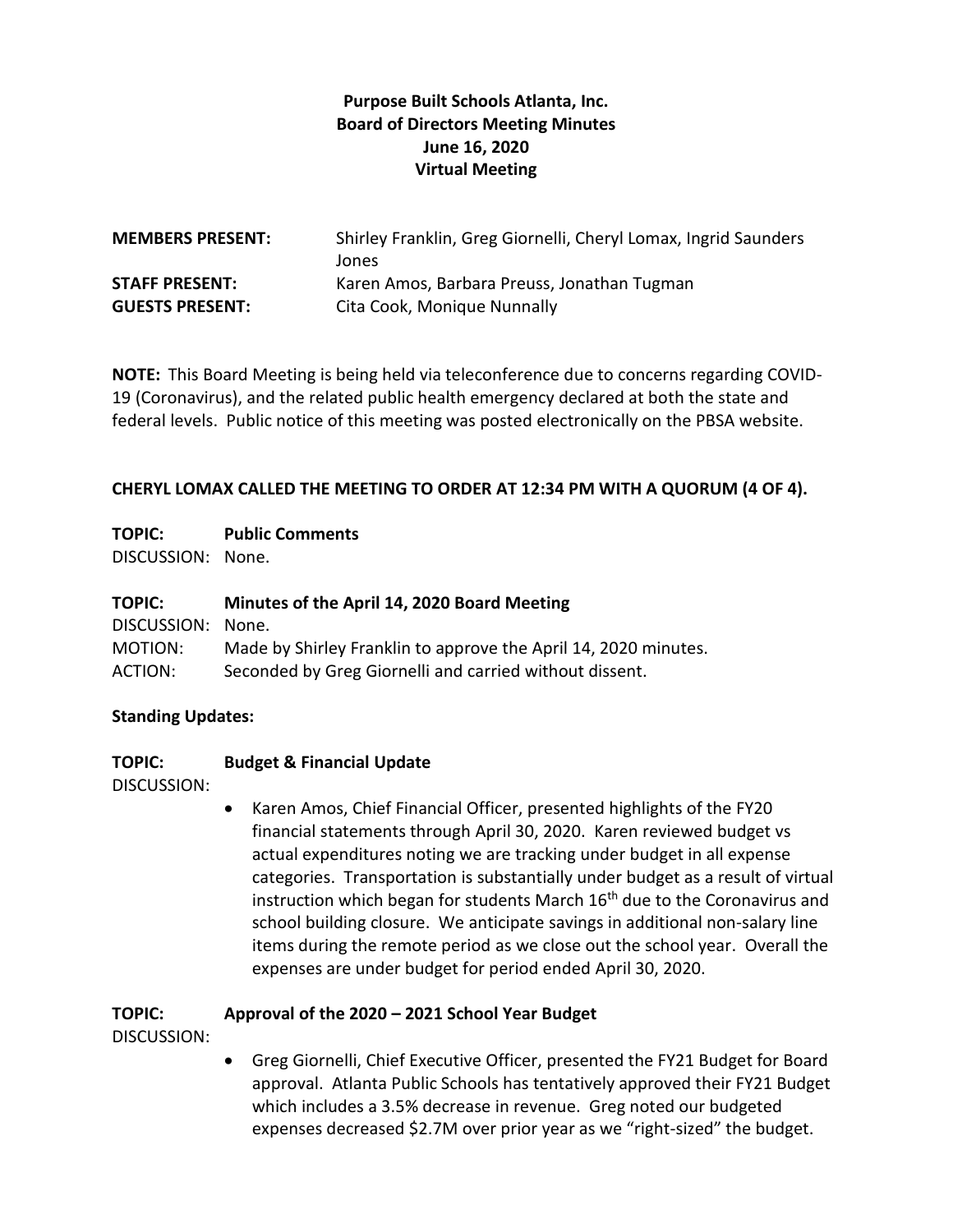There is no salary or merit increase in the FY21 Budget. Greg also reminded the Board we will use \$1M from the PPP Loan to offset the FY21 budget deficit which is consistent with guidelines provided for in the loan.

- Greg answered questions regarding enrollment implications of Forest Cove Apartment renovations advising it will directly affect all of the Thomasville students and roughly 25% of both Carver and Price students.
- MOTION: Made by Shirley Franklin to approve the FY21 Budget.
- ACTION: Seconded by Ingrid Saunders-Jones and carried without dissent.

### **TOPIC: Payroll Protection Resolution**

DISCUSSION:

- Greg noted the purpose of the resolution is to provide the President with authorization to spend the PPP loan proceeds in accordance with the regulations of the PPP and to apply for loan forgiveness once all proceeds have been expended.
- MOTION: Made by Greg Giornelli to approve the Payroll Protection Resolution. ACTION: Seconded by Shirley Franklin and carried without dissent.

### **TOPIC: Board Term Resolution**

DISCUSSION:

- Greg informed the Board that PBSA Bylaws allow for unlimited board terms and the resolution presented today extends terms for two Board Members. MOTION: Made by Ingrid Saunders-Jones to approve the Board Term Resolution.
- ACTION: Seconded by Shirley Franklin and carried without dissent.

### **TOPIC: Community Input Policy**

### DISCUSSION:

 Greg advised we are following best practices for public comments during Board Meetings. The Community Input Policy will be posted to the PBSA website positioned near the Board Meeting Schedule.

MOTION: Made by Ingrid Saunders-Jones to approve the Community Input Policy. ACTION: Seconded by Shirley Franklin and carried without dissent.

### **TOPIC: Instructional Update**

- DISCUSSION:
- Barbara Preuss, Head of Schools, provided end of school year highlights noting positive outcomes while reviewing percentage of engagement in virtual instruction across all schools. End of school year activities included grade level celebrations and award ceremonies conducted virtually at each school. Barbara announced Carver STEAM Academy was one of two schools to meet all the requirements for Atlanta Public Schools College Access Targets. The school year ended 5 days early on May 15, 2020.